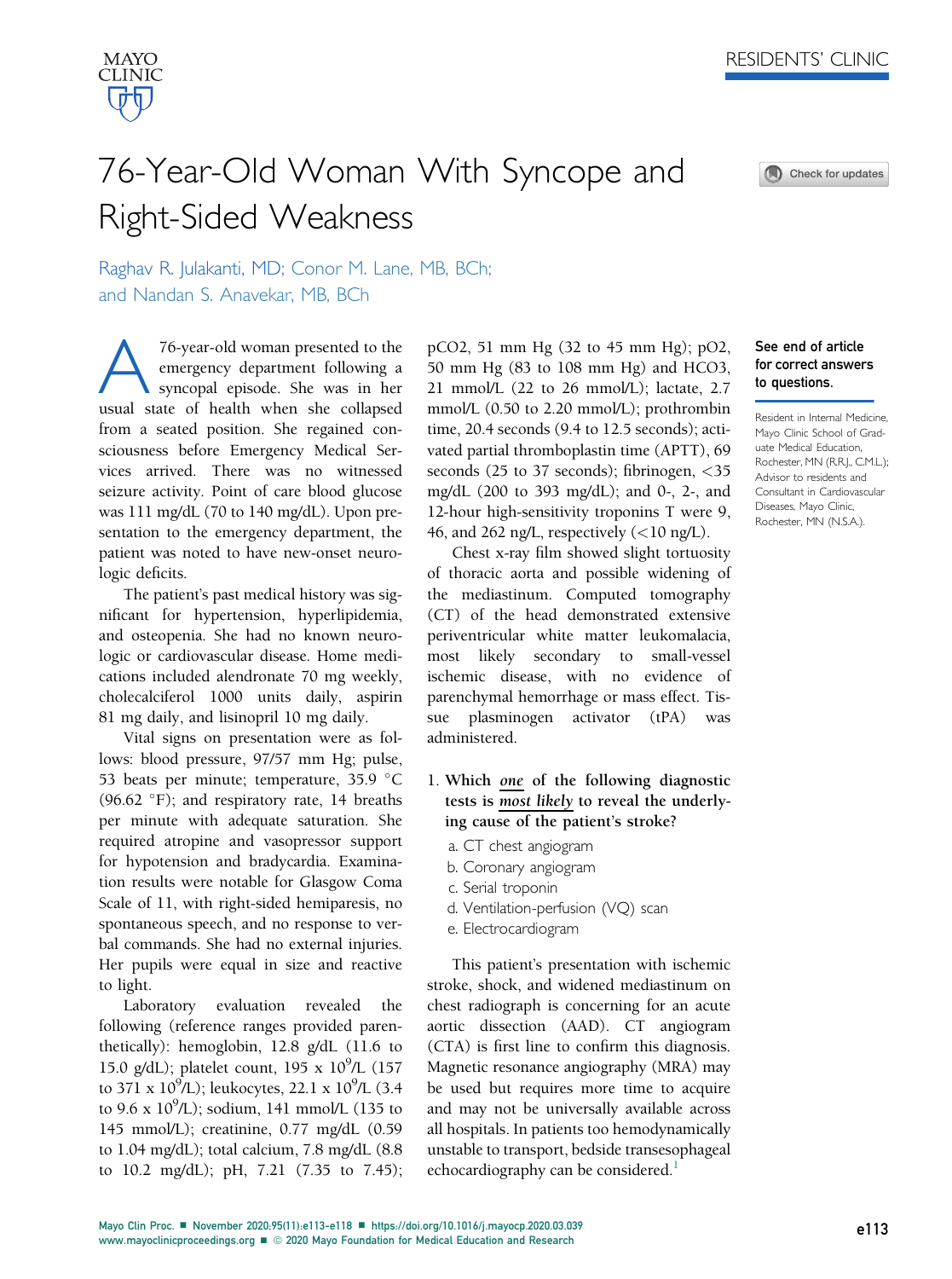Coronary angiogram and serial troponin can be used to evaluate acute coronary syndrome but play no role in definitive diagnosis of AAD; VQ scan can be considered to evaluate for pulmonary embolism but would not diagnose aortic disease. Electrocardiography may be in the initial work-up but would not definitively diagnose an aortic dissection.

A CTA chest scan was obtained and demonstrated a type A acute aortic dissection of an aneurysmal ascending thoracic aorta, measuring 60 mm in greatest diameter. The dissection extended from the aortic root to the left subclavian artery, with extension into both common carotid arteries and the right subclavian artery. This was associated with a lack of perfusion in the right coronary artery, caused by occlusion from the false lumen.

## 2. Which one of the following is most commonly seen on presentation of this condition?

- a. Syncope
- b. Hypotension
- c. Chest pain
- d. Back pain
- e. Stroke

The International Registry of Acute Aortic Dissection (IRAD) was established in 1996 and now includes >7300 cases. In this registry, syncope was reported in 13% of cases. Hypotension and shock were described in >25% of patients and were associated with neurologic deficits, ischemia, and worse prognoses. Severe chest pain was the most frequently seen presenting symptom occurring in 79% of patients with type A dissection and 63% of those with type B dissection. Back pain was seen in 43% of patients with type A dissection and 64% of those with type B dissection. Major brain injury was described in 10% of patients with type A dissection and usually indicated arch vessel involvement.<sup>2</sup>

The patient's presenting symptoms of syncope, neurologic deficits, and shock can be explained by the involvement of the carotid arteries and right coronary artery noted in CTA.

## 3. Which one of the following is the most commonly identifiable risk factor for the patient's underlying condition?

- a. Hypertension
- b. Tobacco use
- c. Genetically mediated aortopathy
- d. Diabetes
- e. Trauma

Hypertension is the most commonly identified risk factor for aortic dissection and represents an important variable in primary prevention. Studies indicate that up to 86% of those diagnosed with aortic dissec-tion have histories of hypertension.<sup>[3](#page-4-2)</sup>

Smoking increases the risk of aortic pathology, with smokers suffering from aortic dissection twice as frequently as nonsmokers.<sup>[3](#page-4-2)</sup>

Contribution of genetic abnormalities to the development of aortic aneurysm is more prominent than previously considered. Although syndromic conditions such as Marfan or Loeys Dietz syndromes are widely recognized, nonsyndromic conditions with isolated cardiovascular abnormalities also exist, such as bicuspid valve-associated aortopathy.<sup>[4](#page-4-3)</sup>

Diabetes is not associated with an increased risk of aortic dissection. Some studies even indicate a protective effect with lower rates of incidence and reduced mortality in patients with diabetes. $3$ Although blunt trauma can cause transection of the aorta at fixed points-such as the aortic isthmus, sinotubular junction, or distal aortic arch-true traumatic dissection is uncommon.<sup>[5](#page-4-4)</sup> Other risk factors include male sex, advanced age, inflammatory disease, and aortic aneurysm.

Our patient has a history of hypertension, which likely contributed to her presentation. However, nonsyndromic genetic conditions predisposing the patient to aortic dissection cannot be ruled out entirely.

## 4. Which of the following is the most appropriate immediate next step in management of this case?

a. Blood-pressure control b. Pain control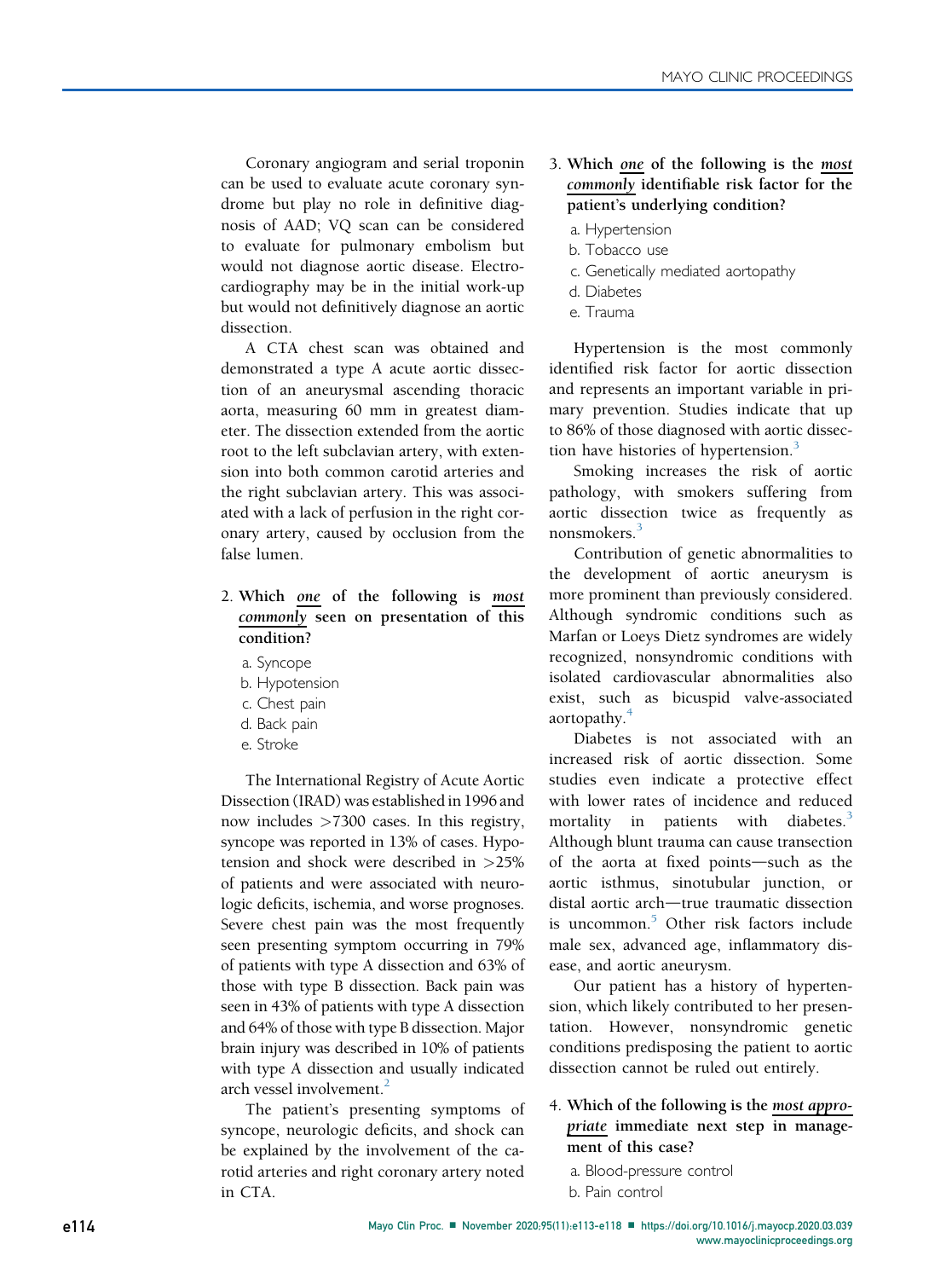c. Surgical consult

d. Dual antiplatelet therapy

e. Endovascular repair

Perioperative stabilization with bloodpressure management and pain control should not delay surgical intervention for Stanford type A aortic dissections. For settings in which surgical intervention is not possible, patients should be stabilized with aggressive blood-pressure control and transferred to the nearest center with operative capability. $5$  For most patients, this means systolic blood pressure (SBP) < 120 mm Hg and heart rate  $< 60$  bpm, preferably through the use of beta blockers.<sup>[6](#page-4-5)</sup>

Aortic dissections are commonly misdiagnosed as myocardial infarctions, delaying proper management. Although dual antiplatelet therapy is a mainstay in treating myocardial infarction, it plays no role in treatment of AAD.

Thoracic endovascular aortic repair may be considered for patients with type B dissection; however, open surgical repair remains the gold standard for type A dissection.<sup>[7](#page-4-6)</sup> Of note, there are limited data on the use of endovascular repair for genetically mediated aortic disease; therefore, this is not yet recommended.<sup>8</sup>

The surgical team assessed the patient for operative intervention. Owing to the complexity of the presentation and the recent administration of tPA, our patient was not a surgical candidate. She remained intubated and was transferred to the cardiac intensive care unit for medical management.

## 5. In those patients who undergo successful surgical repair, what is the recommended follow-up?

- a. No additional follow-up needed
- b. Routine follow-up with primary care provider
- c. Coronary angiogram in 1 year
- d. Chest CTA or MRA at 1, 3, 6, and 12 months
- e. Annual transthoracic echocardiographic imaging

In those who undergo successful treatment of type A aortic dissection, routine surveillance

is recommended by the Society of Thoracic Surgeons (STS) and the American Heart Association (AHA) guidelines. A lack of follow-up or sole primary care follow-up would not be recommended in this case. Coronary angiography would not provide relevant data for surveillance. The current STS/AHA guidelines recommended surveillance imaging with CT or MRI at 1, 3, 6, and 12 months after intervention and yearly thereafter.<sup>9</sup>

Transthoracic echocardiography may be used for surveillance in patients who undergo proximal aortic surgery but is not adequate in patients treated for type A aortic dissection.<sup>[9](#page-4-8)</sup>

In our patient, clinical status deteriorated with medical management in the intensive care setting. Ultimately, the patient was transitioned to comfort care and died.

#### **DISCUSSION**

Acute aortic dissection is an acute aortic syndrome involving the formation and propagation of an aortic false lumen, resulting in complications such as malperfusion, tamponade, and aortic-valve insufficiency. Certain variants and presentations can have catastrophic outcomes, with high mortality rates, despite prompt intervention.<sup>[6](#page-4-5)</sup>

Studies demonstrate an incidence rate of approximately 2.6 to 3.5 cases per 100,000 person-years. Data from IRAD revealed a mean age of 63 years with a 2:1 male predominance. Hypertension was the most common predisposing factor, present in 76.6% of patients diagnosed with aortic dissection. Other common risk factors included atherosclerosis (27%), known aortic aneurysm (16%), previous cardiac surgery (16%), Marfan syndrome (5%), and iatrogenic causes  $(4%)$ .<sup>[2](#page-4-1)</sup>

Aortitis, or inflammation of the aorta, also increases the risk of acute aortic syndromes and may be caused by infectious or noninfectious etiologies. Noninfectious aortitis typically occurs because of systemic diseases such as giant-cell arteritis. There is also a variant without systemic features, known as clinically isolated aortitis (CIA). Traditionally, CIA is diagnosed on tissue pathology following surgical resection of aneurysm or dissection. In our case, tissue was not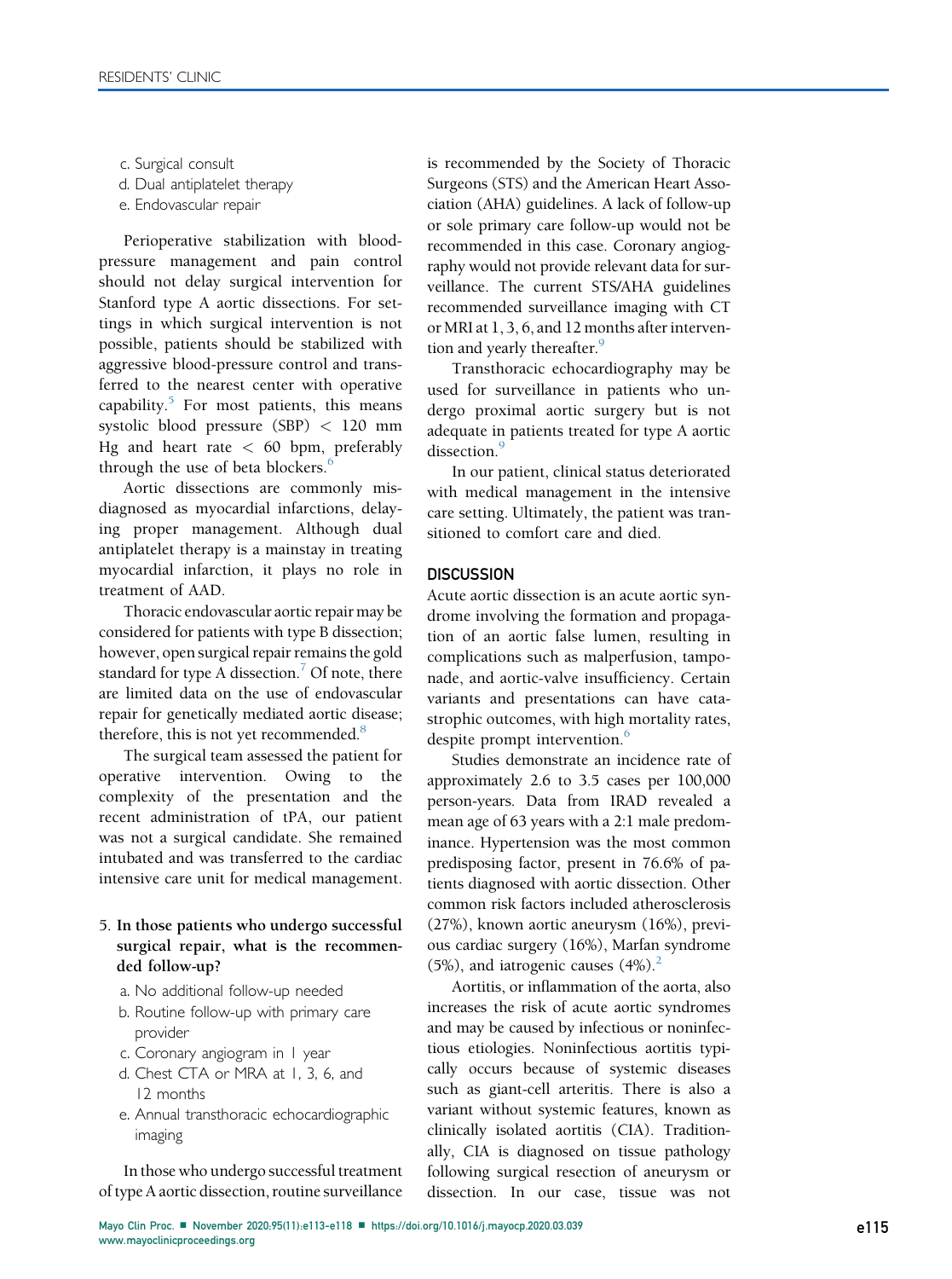available, and autopsy was not performed. Clinically isolated aortitis may also be identified radiologically with increased uptake on positron emission tomography, aortic-wall thickening with enhancement on MRI, or wall thickening or aneurysm on CT.<sup>[10](#page-5-0)</sup> Genetic predisposition may play a larger role in the pathogenesis of thoracic aortic aneurysm and dissection than previously understood. Although syndromic conditions with phenotypic abnormalities such as Marfan and Loeys-Dietz syndromes are commonly recognized, nonsyndromic conditions with isolated cardiovascular abnormalities also exist. This includes bicuspid valveassociated aortopathy, a condition commonly associated with thoracic aortic aneurysm. Genetic mutations involving the transforming growth factor beta-signaling cascade and smooth-muscle contractile apparatus have been discovered, although most presenting patients have poorly understood genetic predispositions[.4](#page-4-3)

Acute aortic dissection can present with a variety of symptoms. Sudden-onset severe chest or back pain is the most frequently seen. Patients with abdominal pain alone have higher mortality rates, likely owing to delayed diagnosis or potential visceral malperfusion. Painless aortic dissection may also occur and is associated with syncope, congestive heart failure, stroke, and subsequently higher risk of mortality. Additional complications associated with type A AAD include shock (15%), pericardial tamponade (18%), mesenteric malperfusion (3.7%), and major brain injury  $(10\%)$ .<sup>[2](#page-4-1)</sup> In our case, atypical presentation led to the administration of tPA, which subsequently affected treatment options. Acute aortic dissection should be in the differential diagnosis for patients presenting with acute altered mental status, syncope, and possible stroke.

Variability in AAD presentation leads to a misdiagnosis rate of 14% to 39%, with the potential for delay in care and resultant morbidity and mortality. $11$  To reduce misdiagnosis and overtesting, the American Heart Association/American College of Cardiology 2010 guidelines proposed the Aortic Dissection Detection Risk Score (ADD-RS). This risk stratifies patients based on the presence of 3 risk-factor categories: high-risk conditions (Marfan syndrome, family history of aortic disease, known aortic valve disease); high-risk pain features (abrupt and severe chest, back, or abdominal pain); and high-risk examination features (evidence of perfusion deficit, new aortic insufficiency murmur, hypotension or shock). This tool was validated using the IRAD database in 2011, with a sensitivity of 95.7%.<sup>[12](#page-5-2)</sup>

The use of D-dimer was recently added to this algorithm as a secondary filter to those who had ADD-RS  $\leq$  1. The ADvISED study (Aortic Dissection Detection Risk Score Plus D-Dimer in Suspected Acute Aortic Dissection) evaluated the efficiency and failure rate of AAD rule out with the use of ADD-RS and D-dimer. It suggested that although patients with ADD-RS  $>1$ should receive conclusive imaging regardless of D-dimer, those with ADD-RS  $\leq 1$  could be further risk stratified. In this group, those with D-dimer  $\geq$  500 ng/mL should receive conclusive imaging, whereas those with D-dimer < 500 ng/mL can have AAD ruled out without further imaging. The study suggested that use of this method could avoid up to 1 in 2 CTA examinations in all patients presenting with suspected AAD.<sup>[11](#page-5-1)</sup> In our case, D-dimer was not collected for risk stratification.

In those cases that warrant imaging, CTA is typically first line, given its availability and reliability with sensitivity and specificity approaching 95% to 98%. In the IRAD cohort, CT imaging was used to diagnose 63% of patients. This modality provides rapid diagnosis of aortic disease and additional information regarding large-vessel and side-branch involvement, allowing for surgical planning. Drawbacks include need for transportation to radiology suite, radiation exposure, and risk of contrast nephropathy.

MRI or MRA can also be used to image thin intimal flaps, intramural processes, and morphology of aortic-wall inflammation for vascular-disease classification but is limited in the acute setting by increased examination times and a lack of general availability. Imaging can take upward of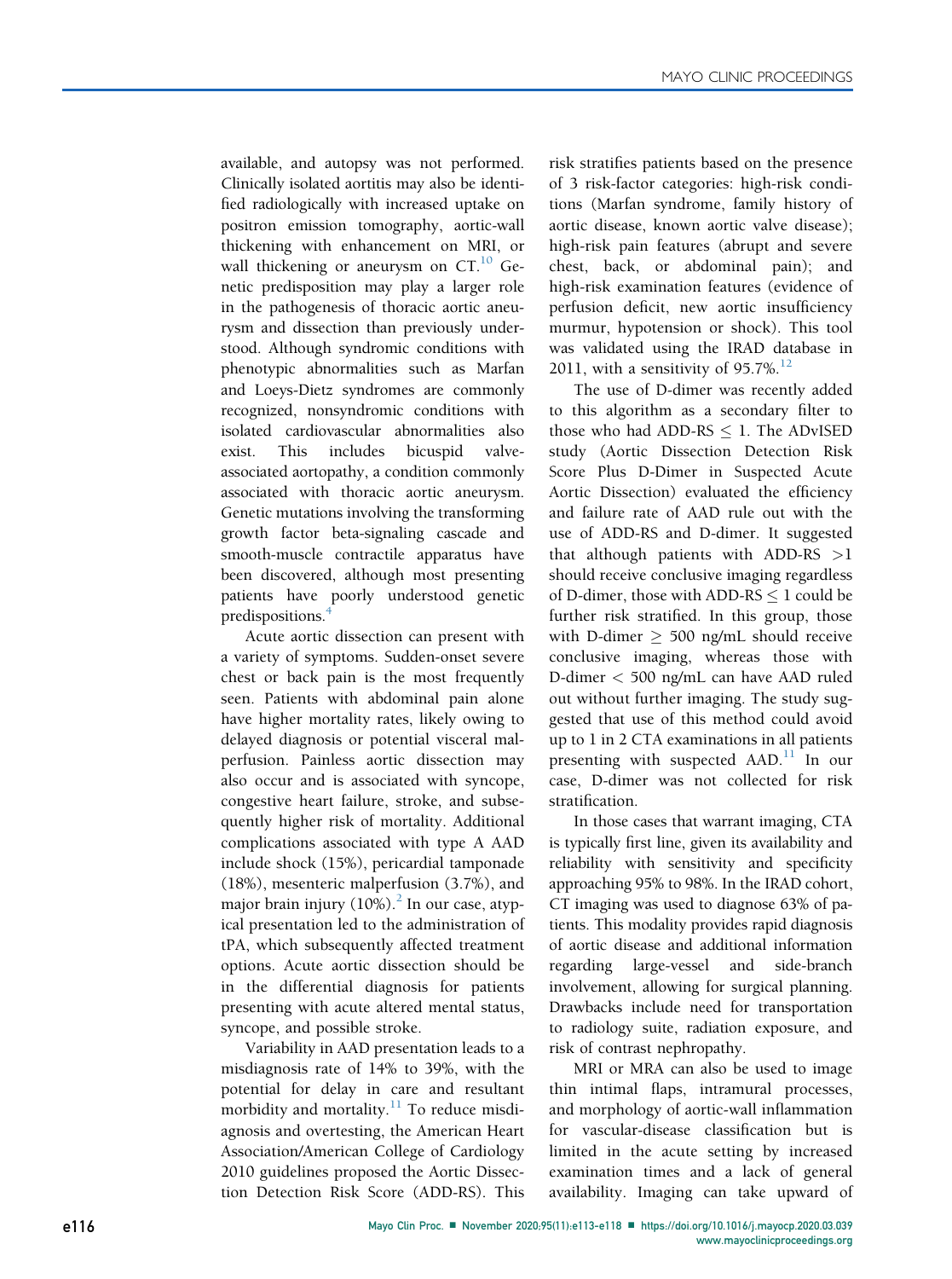60 minutes and requires that patients hold their breaths to best capture dissection flaps.

Although the use of echocardiography has waned over time,<sup>2</sup> it can be considered for those patients who are too hemodynamically unstable for transport or who have severe contrast allergy. Transthoracic echocardiogram (TTE) alone has a sensitivity of only 59% to 83% in diagnosing all forms of AAD and is therefore not the modality of choice in most settings. Transesophageal echocardiogram (TEE), however, can reach a sensitivity of 99%, with a specificity of 89%. Echocardiography is also limited by an inability to evaluate anatomic details for endovascular intervention planning.<sup>[1](#page-4-0)</sup>

Aortic dissections are classified by the location of the lesion. The Stanford classification criterion distinguishes between type A dissections, involving the ascending aorta with or without descending aorta involvement, and type B dissections, which involve only the descending aorta.<sup>6</sup> These classifications help to determine treatment and prognosis.

Type A aortic dissections are surgical emergencies, typically requiring resection of the aorta with the intimal tear involvement and consideration of aortic root/arch replacement. Medical management should not delay surgical intervention.<sup>[5](#page-4-4)</sup> Patients with uncomplicated type B dissections can be managed medically. Management consists of reduction of systemic arterial pressure and cardiac contractility in addition to adequate analgesia. Hemodynamic goals include SBP  $<$  120 mm Hg and heart rate  $<$  60 bpm, preferably through the use of beta blockers. Endovascular intervention should be considered in those with persistent or recurrent pain, aortic expansion, progression of dissec-tion, or end-organ malperfusion.<sup>[6](#page-4-5)</sup>

All patients should receive life-long treatment of hypertension with beta blockers as the preferred choice and a recommended goal blood pressure of  $< 120/80$  mg Hg.<sup>[6](#page-4-5)</sup> Some guidelines suggest follow-up assessment of the aorta at 1, 3, 6, 9, and 12 months after discharge and yearly thereafter. In approximately 12% to 30% of patients, repeat surgical intervention is required for complications such as extension or recurrence of dissection, formation of aneurysm, graft dehiscence, aortic regurgitation, or infection.<sup>[6](#page-4-5)</sup>

Prognosis of AAD is dependent on classification and presentation. Without immediate surgical management, type A dissections have a mortality rate of 24% at 24 hours and 49% at 14 days. With surgical intervention, mortality rates remain as high as 10% at 24 hours and 20% at 14 days. $6 \text{ Long-term rates of sur-}$ vival have been reported as high as 75% at 10 years by some studies. $5$  Type B dissections are less lethal, with a 30-day mortality rate of approximately 10%. Mortality rates are highest in those with complications of pericardial tamponade, myocardial infarction, and stroke. Other factors contributing to increased mortality rate include older age, hypertension, cardiac tamponade, renal failure, and pulse deficits.<sup>6</sup>

Potential Competing Interests: The authors report no competing interests.

Correspondence: Address to Nandan S. Anavekar, MB, BCh, Department of Cardiovascular Medicine, Mayo Clinic, 200 First St SW, Rochester, MN 55905 [\(Anavekar.](mailto:Anavekar.Nandan@mayo.edu) [Nandan@mayo.edu](mailto:Anavekar.Nandan@mayo.edu)).

#### **ORCID**

Raghav R. Julakanti: **[https://orcid.org/0000-0002-0143-](https://orcid.org/0000-0002-0143-7517)** [7517](https://orcid.org/0000-0002-0143-7517)

#### **REFERENCES**

- <span id="page-4-0"></span>1. Baliga RR, Nienaber CA, Bossone E, et al. The role of imaging in aortic dissection and related syndromes. JACC Cardiovasc Imaging. 2014;7(4):406-424.
- <span id="page-4-1"></span>2. Evangelista A, Isselbacher EM, Bossone E, et al. Insights from the International Registry of Acute Aortic Dissection: a 20-year experience of collaborative clinical research. Circulation. 2018; 137(17):1846-1860.
- <span id="page-4-2"></span>3. Landenhed M, Engstrom G, Gottsater A, et al. Risk profiles for aortic dissection and ruptured or surgically treated aneurysms: a prospective cohort study. J Am Heart Assoc. 2015;4(1):e001513.
- <span id="page-4-3"></span>4. Isselbacher EM, Lino Cardenas CL, Lindsay ME. Hereditary influence in thoracic aortic aneurysm and dissection. Circulation. 2016;133(24):2516-2528.
- <span id="page-4-4"></span>5. Elsayed RS, Cohen RG, Fleischman F, Bowdish ME. Acute type A aortic dissection. Cardiol Clin. 2017;35(3):331-345.
- <span id="page-4-5"></span>6. Tsai TT, Nienaber CA, Eagle KA. Acute aortic syndromes. Circulation. 2005;112(24):3802-3813.
- <span id="page-4-6"></span>7. Shah A, Khoynezhad A. Thoracic endovascular repair for acute type A aortic dissection: operative technique. Ann Cardiothorac Surg. 2016;5(4):389-396.
- <span id="page-4-7"></span>8. Bockler D, Meisenbacher K, Peters AS, Grond-Ginsbach C, Bischoff MS. Endovascular treatment of genetically linked aortic diseases. Gefasschirurgie. 2017;22(Suppl 1):1-7.
- <span id="page-4-8"></span>9. Hiratzka LF, Bakris GL, Beckman JA, et al. 2010 ACCF/AHA/ AATS/ACR/ASA/SCA/SCAI/SIR/STS/SVM guidelines for the diagnosis and management of patients with Thoracic Aortic Disease: a report of the American College of Cardiology Foundation/American Heart Association Task Force on